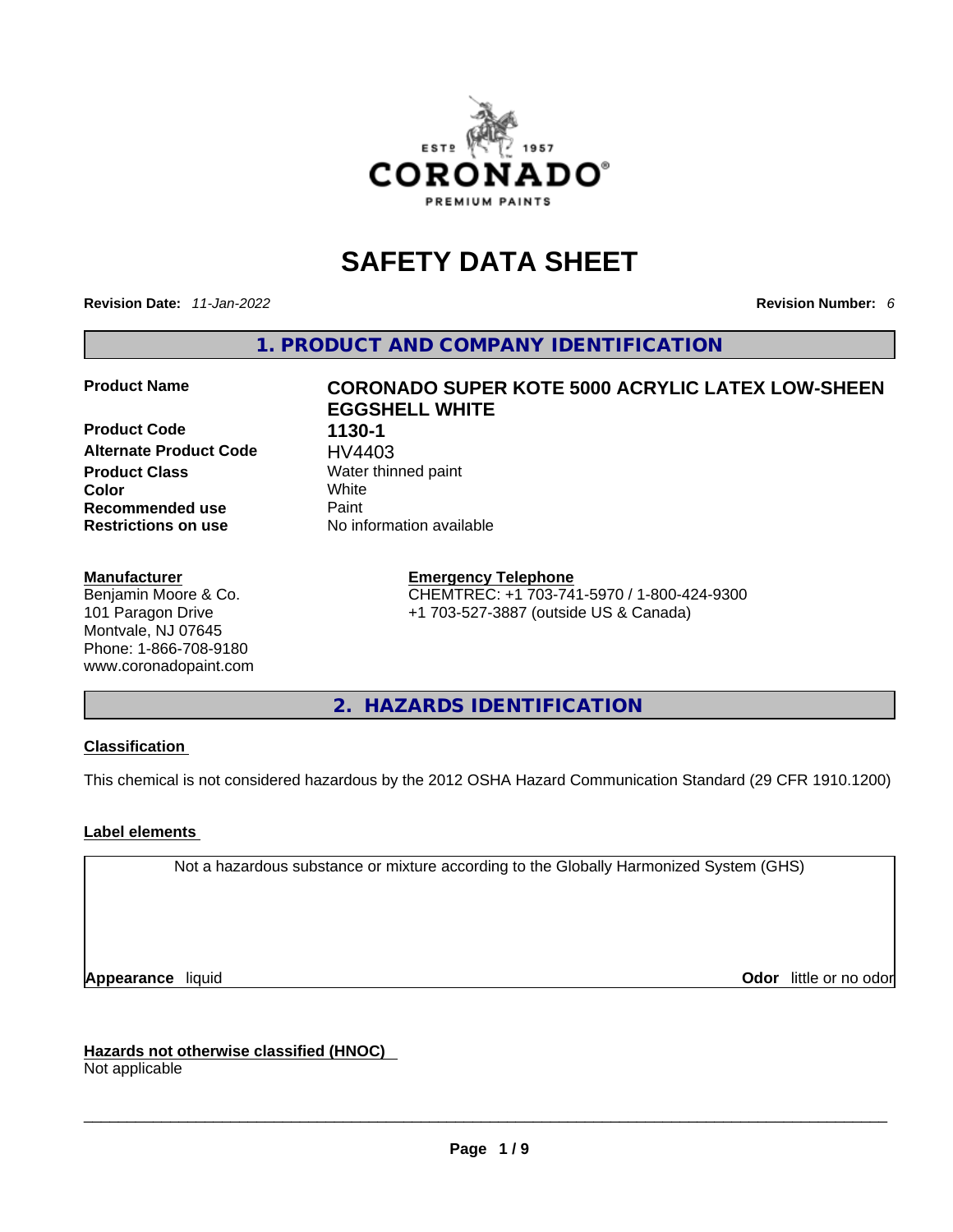#### **Other information**

No information available

 **WARNING:** This product contains isothiazolinone compounds at levels of <0.1%. These substances are biocides commonly found in most paints and a variety of personal care products as a preservative. Certain individuals may be sensitive or allergic to these substances, even at low levels.

### **3. COMPOSITION INFORMATION ON COMPONENTS**

| <b>Chemical name</b>                                                         | CAS No.    | Weight-%  |
|------------------------------------------------------------------------------|------------|-----------|
| Titanium dioxide                                                             | 13463-67-7 | $15 - 20$ |
| Nepheline syenite                                                            | 37244-96-5 | $10 - 15$ |
| Kaolin                                                                       | 1332-58-7  | 1 - 5     |
| Propanoic acid, 2-methyl-, monoester with<br>2,2,4-trimethyl-1,3-pentanediol | 25265-77-4 | $1 - 5$   |
| Propylene glycol                                                             | 57-55-6    | - 5       |

| No hazards which require special first aid measures.<br><b>General Advice</b><br><b>Eye Contact</b><br>Rinse thoroughly with plenty of water for at least 15 minutes and consult a<br>physician.<br><b>Skin Contact</b><br>Wash off immediately with soap and plenty of water while removing all<br>contaminated clothes and shoes. |
|-------------------------------------------------------------------------------------------------------------------------------------------------------------------------------------------------------------------------------------------------------------------------------------------------------------------------------------|
|                                                                                                                                                                                                                                                                                                                                     |
|                                                                                                                                                                                                                                                                                                                                     |
|                                                                                                                                                                                                                                                                                                                                     |
| Move to fresh air. If symptoms persist, call a physician.<br><b>Inhalation</b>                                                                                                                                                                                                                                                      |
| Clean mouth with water and afterwards drink plenty of water. Consult a physician<br>Ingestion<br>if necessary.                                                                                                                                                                                                                      |
| None known.<br><b>Most Important</b><br><b>Symptoms/Effects</b>                                                                                                                                                                                                                                                                     |
| <b>Notes To Physician</b><br>Treat symptomatically.                                                                                                                                                                                                                                                                                 |

| <b>Suitable Extinguishing Media</b>                   | Use extinguishing measures that are appropriate to local<br>circumstances and the surrounding environment.                                   |
|-------------------------------------------------------|----------------------------------------------------------------------------------------------------------------------------------------------|
| Protective equipment and precautions for firefighters | As in any fire, wear self-contained breathing apparatus<br>pressure-demand, MSHA/NIOSH (approved or equivalent)<br>and full protective gear. |
| <b>Specific Hazards Arising From The Chemical</b>     | Closed containers may rupture if exposed to fire or<br>extreme heat.                                                                         |
|                                                       |                                                                                                                                              |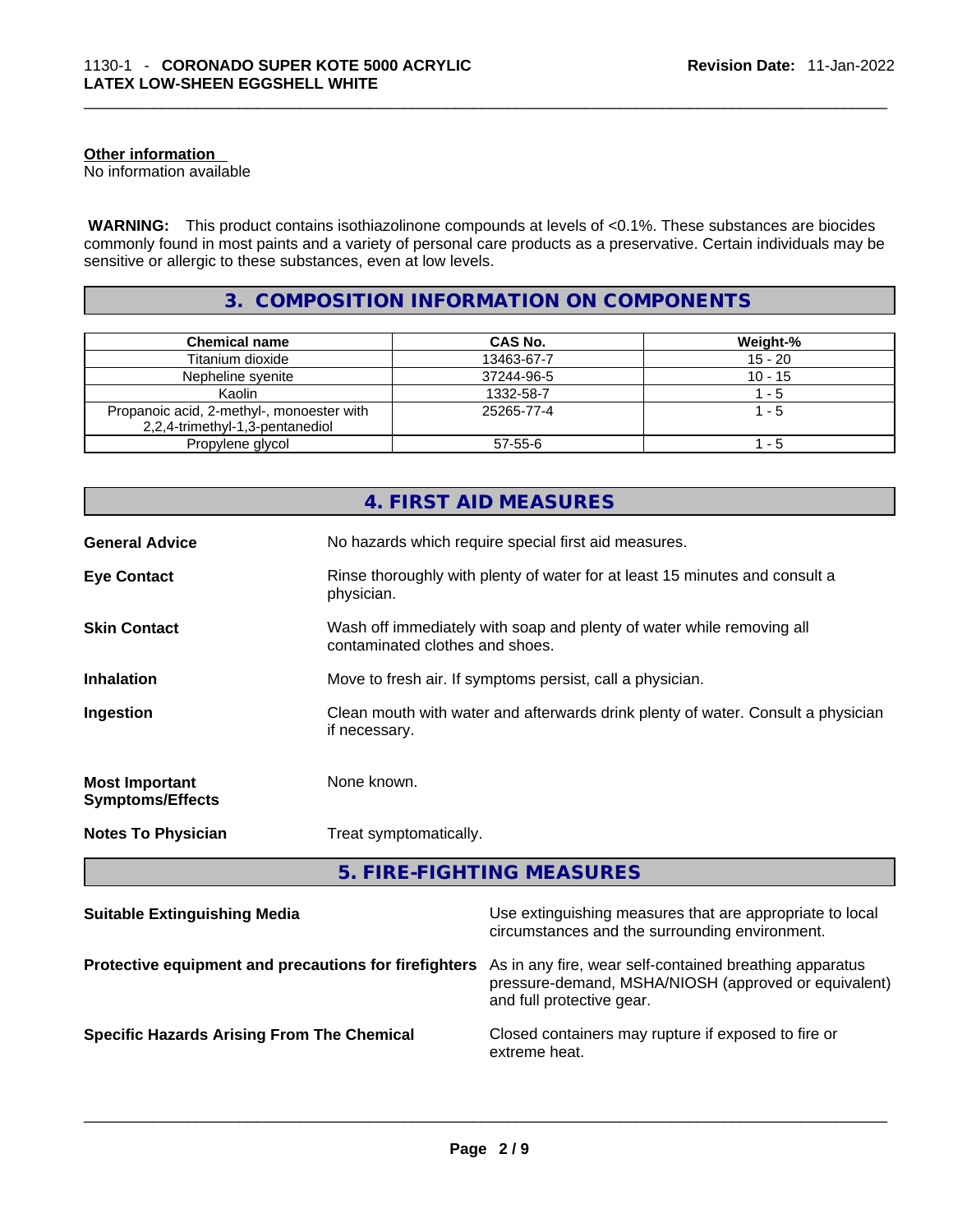| Sensitivity to mechanical impact                                                 |                        | No.                                                |                                |
|----------------------------------------------------------------------------------|------------------------|----------------------------------------------------|--------------------------------|
| Sensitivity to static discharge                                                  |                        | No.                                                |                                |
| <b>Flash Point Data</b><br>Flash point (°F)<br>Flash Point (°C)<br><b>Method</b> |                        | Not applicable<br>Not applicable<br>Not applicable |                                |
| <b>Flammability Limits In Air</b>                                                |                        |                                                    |                                |
| Lower flammability limit:<br><b>Upper flammability limit:</b>                    |                        | Not applicable<br>Not applicable                   |                                |
| <b>NFPA</b><br>Health: 1                                                         | <b>Flammability: 0</b> | <b>Instability: 0</b>                              | <b>Special:</b> Not Applicable |
| $\blacksquare$                                                                   |                        |                                                    |                                |

#### **NFPA Legend**

- 0 Not Hazardous
- 1 Slightly 2 - Moderate
- 3 High
- 4 Severe

*The ratings assigned are only suggested ratings, the contractor/employer has ultimate responsibilities for NFPA ratings where this system is used.* 

*Additional information regarding the NFPA rating system is available from the National Fire Protection Agency (NFPA) at www.nfpa.org.* 

#### **6. ACCIDENTAL RELEASE MEASURES**

| <b>Personal Precautions</b>      | Avoid contact with skin, eyes and clothing. Ensure adequate ventilation.                                                                                                         |
|----------------------------------|----------------------------------------------------------------------------------------------------------------------------------------------------------------------------------|
| <b>Other Information</b>         | Prevent further leakage or spillage if safe to do so.                                                                                                                            |
| <b>Environmental precautions</b> | See Section 12 for additional Ecological Information.                                                                                                                            |
| <b>Methods for Cleaning Up</b>   | Soak up with inert absorbent material. Sweep up and shovel into suitable<br>containers for disposal.                                                                             |
|                                  | 7. HANDLING AND STORAGE                                                                                                                                                          |
| Handling                         | Avoid contact with skin, eyes and clothing. Avoid breathing vapors, spray mists or<br>sanding dust. In case of insufficient ventilation, wear suitable respiratory<br>equipment. |
| <b>Storage</b>                   | Keep container tightly closed. Keep out of the reach of children.                                                                                                                |
| <b>Incompatible Materials</b>    | No information available                                                                                                                                                         |
|                                  |                                                                                                                                                                                  |

## **8. EXPOSURE CONTROLS/PERSONAL PROTECTION**

#### **Exposure Limits**

| Chamical <b>L</b><br>name<br>этнсаг | <b>ACGIH</b><br><b>STATISTICS</b><br>1 L V | OCUA DEL<br>℡ |
|-------------------------------------|--------------------------------------------|---------------|
|                                     |                                            |               |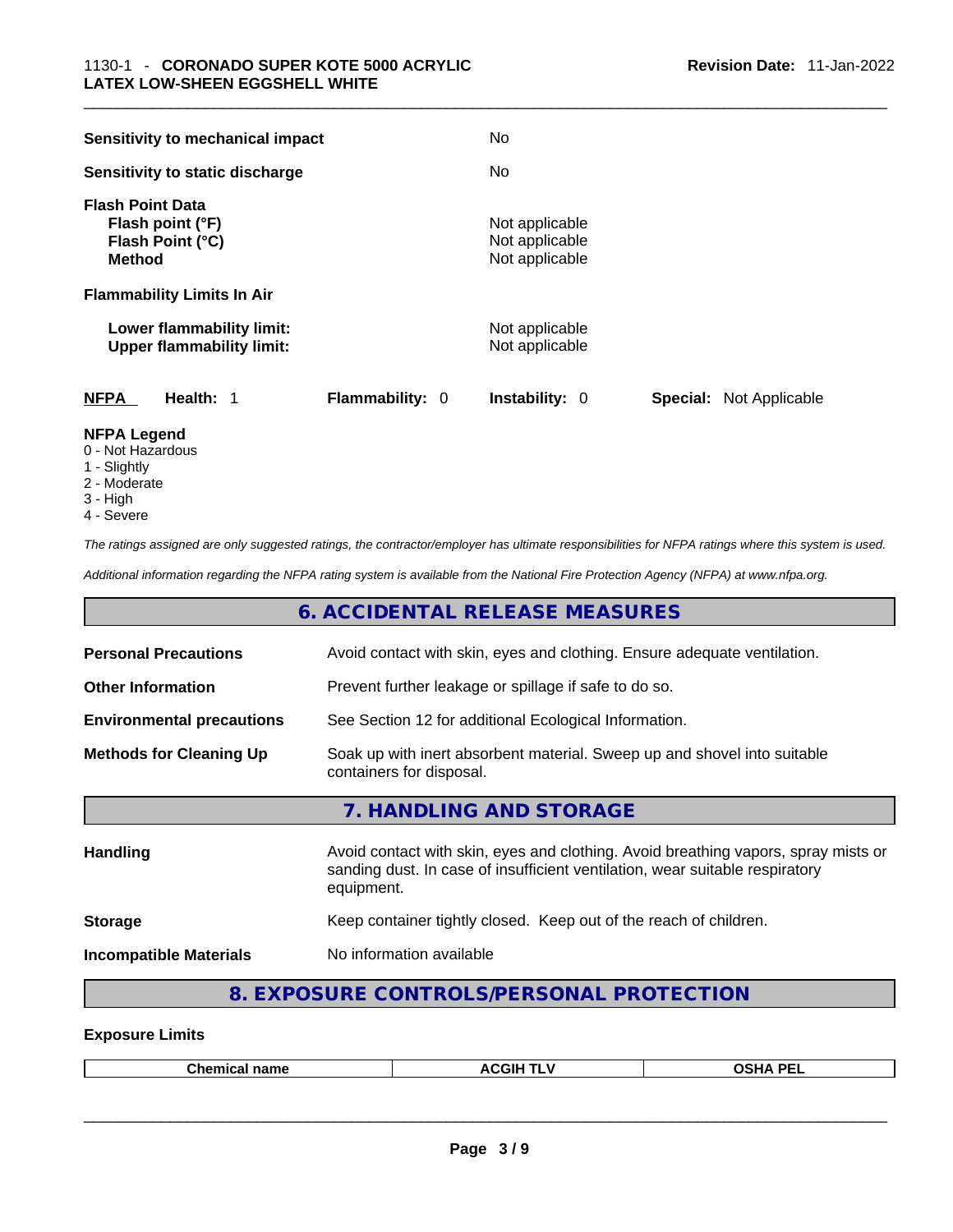| Titanium dioxide | TWA: $10 \text{ ma/m}^3$                   | 15 mg/m $3$ - TWA |
|------------------|--------------------------------------------|-------------------|
| Kaolin           | TWA: $2 \text{ mq/m}^3$ particulate matter | 15 mg/m $3$ - TWA |
|                  | containing no asbestos and $<$ 1%          | 5 mg/m $^3$ - TWA |
|                  | crystalline silica, respirable particulate |                   |
|                  | matter                                     |                   |

#### **Legend**

ACGIH - American Conference of Governmental Industrial Hygienists Exposure Limits OSHA - Occupational Safety & Health Administration Exposure Limits N/E - Not Established

| <b>Engineering Measures</b> | Ensure a |
|-----------------------------|----------|
|-----------------------------|----------|

dequate ventilation, especially in confined areas.

## **Personal Protective Equipment**

| Personal Protective Equipment |                                                                                                                                     |
|-------------------------------|-------------------------------------------------------------------------------------------------------------------------------------|
| <b>Eye/Face Protection</b>    | Safety glasses with side-shields.                                                                                                   |
| <b>Skin Protection</b>        | Protective gloves and impervious clothing.                                                                                          |
| <b>Respiratory Protection</b> | In case of insufficient ventilation wear suitable respiratory equipment.                                                            |
| <b>Hygiene Measures</b>       | Avoid contact with skin, eyes and clothing. Remove and wash contaminated<br>clothing before re-use. Wash thoroughly after handling. |

#### **9. PHYSICAL AND CHEMICAL PROPERTIES**

| Appearance                           | liquid                   |  |
|--------------------------------------|--------------------------|--|
| Odor                                 | little or no odor        |  |
| <b>Odor Threshold</b>                | No information available |  |
| Density (Ibs/gal)                    | $10.75 - 10.85$          |  |
| <b>Specific Gravity</b>              | $1.29 - 1.31$            |  |
| pH                                   | No information available |  |
| <b>Viscosity (cps)</b>               | No information available |  |
| Solubility(ies)                      | No information available |  |
| <b>Water solubility</b>              | No information available |  |
| <b>Evaporation Rate</b>              | No information available |  |
| Vapor pressure                       | No information available |  |
| Vapor density                        | No information available |  |
| Wt. % Solids                         | $40 - 50$                |  |
| Vol. % Solids                        | $25 - 35$                |  |
| Wt. % Volatiles                      | $50 - 60$                |  |
| <b>Vol. % Volatiles</b>              | $65 - 75$                |  |
| <b>VOC Regulatory Limit (g/L)</b>    | < 100                    |  |
| <b>Boiling Point (°F)</b>            | 212                      |  |
| <b>Boiling Point (°C)</b>            | 100                      |  |
| Freezing point (°F)                  | 32                       |  |
| <b>Freezing Point (°C)</b>           | $\Omega$                 |  |
| Flash point (°F)                     | Not applicable           |  |
| Flash Point (°C)                     | Not applicable           |  |
| <b>Method</b>                        | Not applicable           |  |
| <b>Flammability (solid, gas)</b>     | Not applicable           |  |
| <b>Upper flammability limit:</b>     | Not applicable           |  |
| Lower flammability limit:            | Not applicable           |  |
| <b>Autoignition Temperature (°F)</b> | No information available |  |
| <b>Autoignition Temperature (°C)</b> | No information available |  |
| Decomposition Temperature (°F)       | No information available |  |
|                                      |                          |  |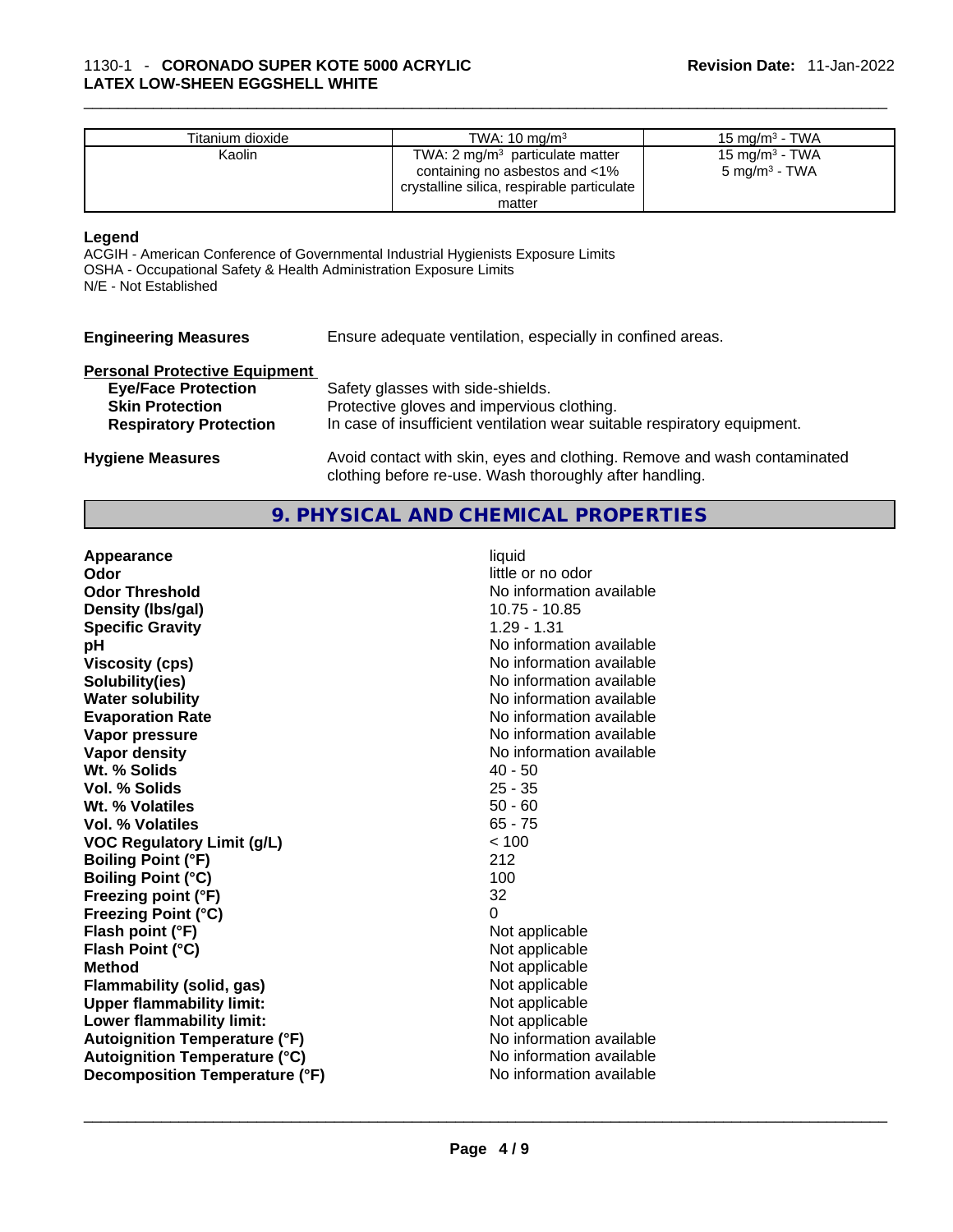**Decomposition Temperature (°C)** No information available **Partition coefficient** 

### **10. STABILITY AND REACTIVITY**

| <b>Reactivity</b>                       | Not Applicable                           |
|-----------------------------------------|------------------------------------------|
| <b>Chemical Stability</b>               | Stable under normal conditions.          |
| <b>Conditions to avoid</b>              | Prevent from freezing.                   |
| <b>Incompatible Materials</b>           | No materials to be especially mentioned. |
| <b>Hazardous Decomposition Products</b> | None under normal use.                   |
| Possibility of hazardous reactions      | None under normal conditions of use.     |

#### **11. TOXICOLOGICAL INFORMATION**

#### **Product Information**

## **Information on likely routes of exposure Principal Routes of Exposure** Eye contact, skin contact and inhalation. **Acute Toxicity Product Information** No information available **<u>Symptoms related to the physical, chemical and toxicological characteristics</u> Symptoms** No information available **Delayed and immediate effects as well as chronic effects from short and long-term exposure**

| Eye contact                     | May cause slight irritation.                                                                                    |
|---------------------------------|-----------------------------------------------------------------------------------------------------------------|
| <b>Skin contact</b>             | Substance may cause slight skin irritation. Prolonged or repeated contact may dry<br>skin and cause irritation. |
|                                 |                                                                                                                 |
| <b>Inhalation</b>               | May cause irritation of respiratory tract.                                                                      |
| Ingestion                       | Ingestion may cause gastrointestinal irritation, nausea, vomiting and diarrhea.                                 |
| <b>Sensitization</b>            | No information available                                                                                        |
| <b>Neurological Effects</b>     | No information available.                                                                                       |
| <b>Mutagenic Effects</b>        | No information available.                                                                                       |
| <b>Reproductive Effects</b>     | No information available.                                                                                       |
| <b>Developmental Effects</b>    | No information available.                                                                                       |
| <b>Target organ effects</b>     | No information available.                                                                                       |
| <b>STOT - single exposure</b>   | No information available.                                                                                       |
| <b>STOT - repeated exposure</b> | No information available.                                                                                       |
| Other adverse effects           | No information available.                                                                                       |
| <b>Aspiration Hazard</b>        | No information available                                                                                        |

**Numerical measures of toxicity**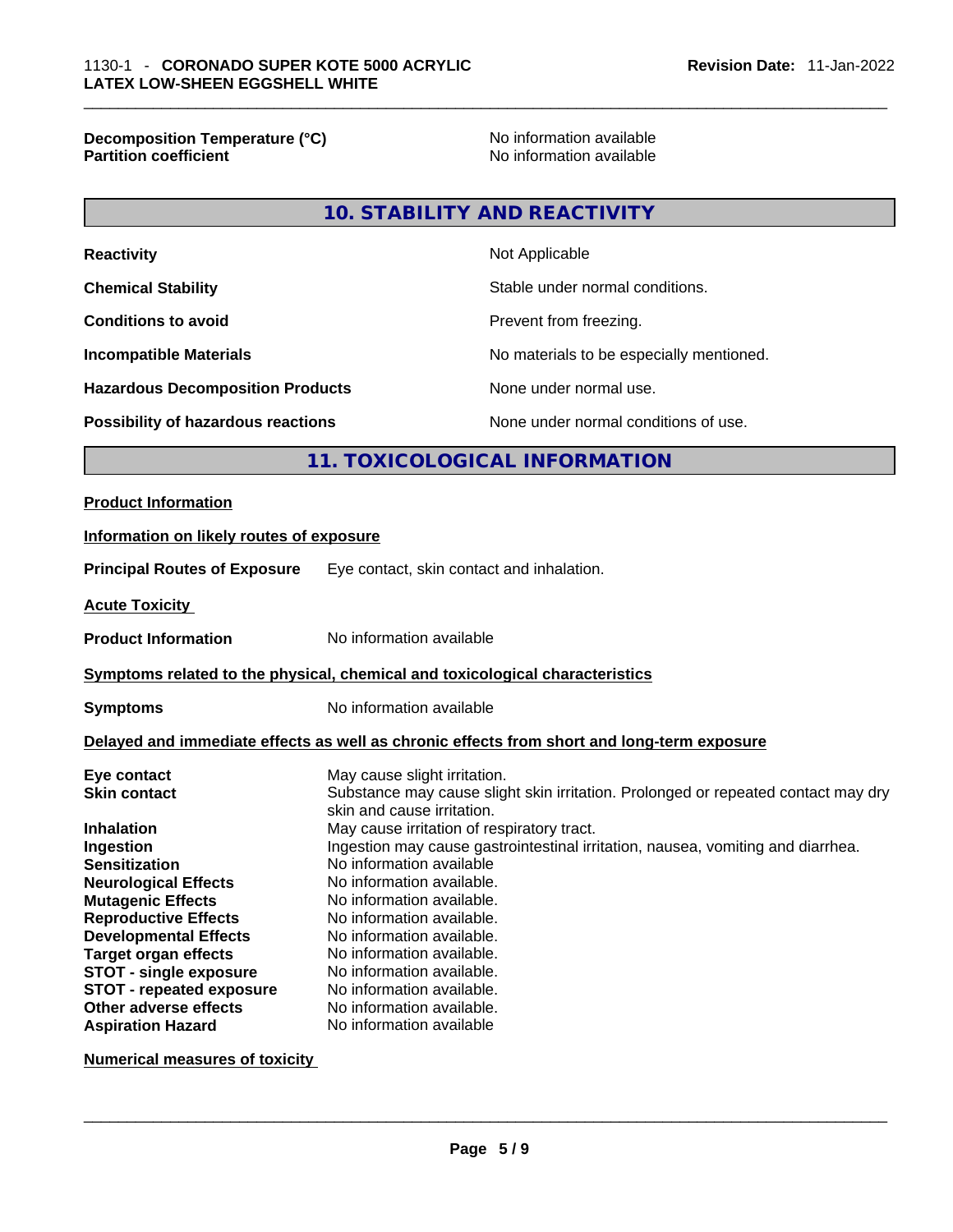#### **The following values are calculated based on chapter 3.1 of the GHS document**

| <b>ATEmix (oral)</b>   | 50293 mg/kg  |
|------------------------|--------------|
| <b>ATEmix (dermal)</b> | 748059 mg/kg |

#### **Component Information**

| Chemical name                                                                                 | Oral LD50             | Dermal LD50              | <b>Inhalation LC50</b>   |
|-----------------------------------------------------------------------------------------------|-----------------------|--------------------------|--------------------------|
| Titanium dioxide<br>13463-67-7                                                                | $> 10000$ mg/kg (Rat) |                          | $\overline{\phantom{a}}$ |
| Kaolin<br>1332-58-7                                                                           | $>$ 5000 mg/kg (Rat)  | $>$ 5000 mg/kg (Rat)     |                          |
| Propanoic acid, 2-methyl-,<br>monoester with<br>2,2,4-trimethyl-1,3-pentanediol<br>25265-77-4 | $=$ 3200 mg/kg (Rat)  | $> 15200$ mg/kg (Rat)    |                          |
| Propylene glycol<br>$57 - 55 - 6$                                                             | $= 20$ g/kg (Rat)     | $= 20800$ mg/kg (Rabbit) | $\overline{\phantom{0}}$ |

#### **Chronic Toxicity**

#### **Carcinogenicity**

*The information below indicates whether each agency has listed any ingredient as a carcinogen:.* 

| <b>Chemical name</b> | IARC                 | <b>NTP</b> | OSHA   |
|----------------------|----------------------|------------|--------|
|                      | Possible Human<br>2Β |            | ∟isted |
| Titanium<br>dioxide  | Carcinoɑen           |            |        |

• Although IARC has classified titanium dioxide as possibly carcinogenic to humans (2B), their summary concludes: "No significant exposure to titanium dioxide is thought to occur during the use of products in which titanium dioxide is bound to other materials, such as paint."

#### **Legend**

IARC - International Agency for Research on Cancer NTP - National Toxicity Program OSHA - Occupational Safety & Health Administration

**12. ECOLOGICAL INFORMATION** 

#### **Ecotoxicity Effects**

The environmental impact of this product has not been fully investigated.

#### **Product Information**

#### **Acute Toxicity to Fish**

No information available

#### **Acute Toxicity to Aquatic Invertebrates**

No information available

## **Acute Toxicity to Aquatic Plants**

# No information available \_\_\_\_\_\_\_\_\_\_\_\_\_\_\_\_\_\_\_\_\_\_\_\_\_\_\_\_\_\_\_\_\_\_\_\_\_\_\_\_\_\_\_\_\_\_\_\_\_\_\_\_\_\_\_\_\_\_\_\_\_\_\_\_\_\_\_\_\_\_\_\_\_\_\_\_\_\_\_\_\_\_\_\_\_\_\_\_\_\_\_\_\_ **Persistence / Degradability**

No information available.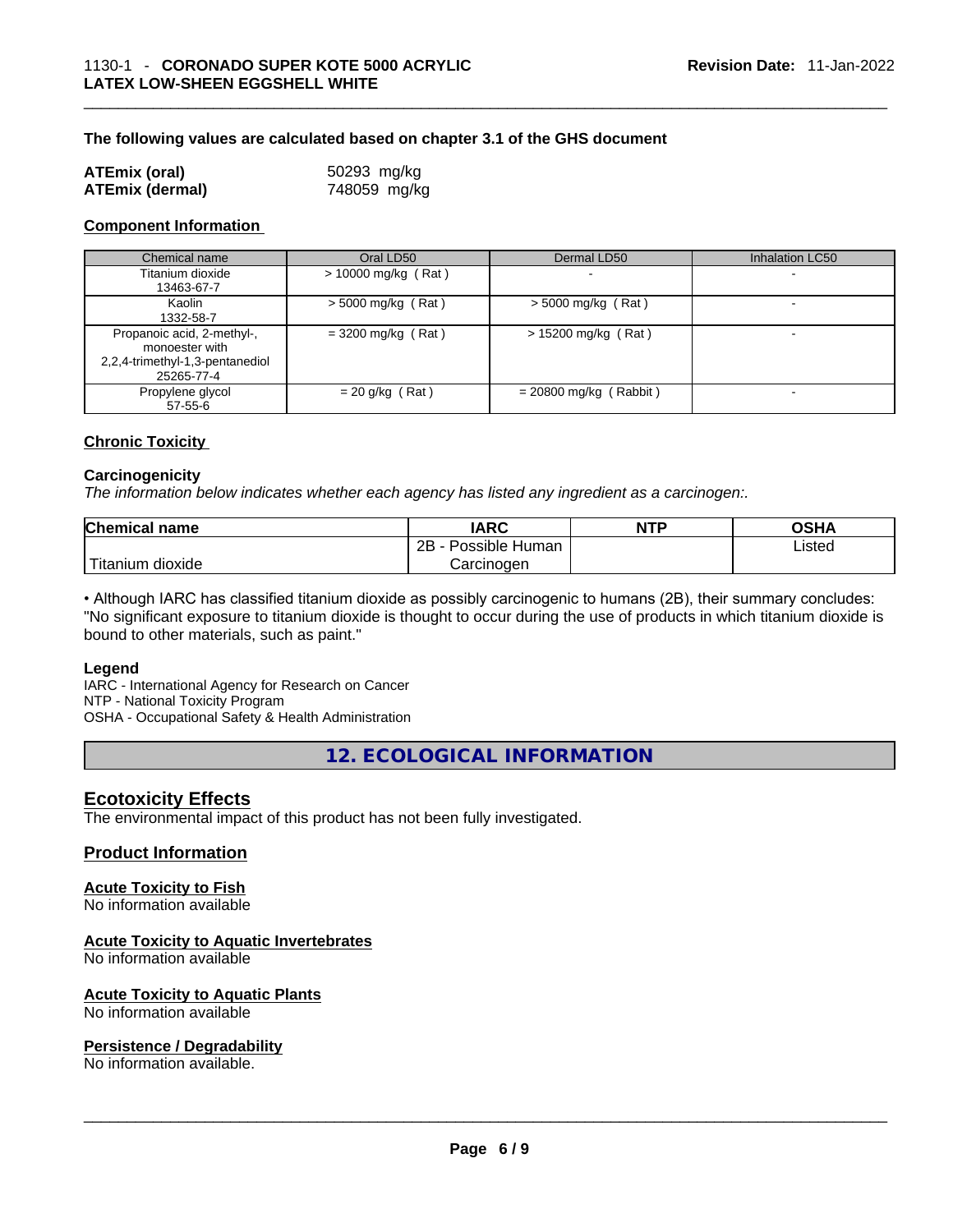#### **Bioaccumulation**

There is no data for this product.

#### **Mobility in Environmental Media**

No information available.

#### **Ozone**

No information available

#### **Component Information**

#### **Acute Toxicity to Fish**

Titanium dioxide  $\overline{\text{LC50:}}$  > 1000 mg/L (Fathead Minnow - 96 hr.) Propylene glycol LC50: 710 mg/L (Fathead Minnow - 96 hr.)

#### **Acute Toxicity to Aquatic Invertebrates**

Propylene glycol EC50: > 10000 mg/L (Daphnia magna - 24 hr.)

#### **Acute Toxicity to Aquatic Plants**

No information available

|                                  | 13. DISPOSAL CONSIDERATIONS                                                                                                                                                                                               |
|----------------------------------|---------------------------------------------------------------------------------------------------------------------------------------------------------------------------------------------------------------------------|
| <b>Waste Disposal Method</b>     | Dispose of in accordance with federal, state, and local regulations. Local<br>requirements may vary, consult your sanitation department or state-designated<br>environmental protection agency for more disposal options. |
|                                  | 14. TRANSPORT INFORMATION                                                                                                                                                                                                 |
| <b>DOT</b>                       | Not regulated                                                                                                                                                                                                             |
| <b>ICAO / IATA</b>               | Not regulated                                                                                                                                                                                                             |
| <b>IMDG / IMO</b>                | Not regulated                                                                                                                                                                                                             |
|                                  | <b>15. REGULATORY INFORMATION</b>                                                                                                                                                                                         |
| <b>International Inventories</b> |                                                                                                                                                                                                                           |

#### **TSCA: United States** Yes - All components are listed or exempt. **DSL: Canada** Yes - All components are listed or exempt.

#### **Federal Regulations**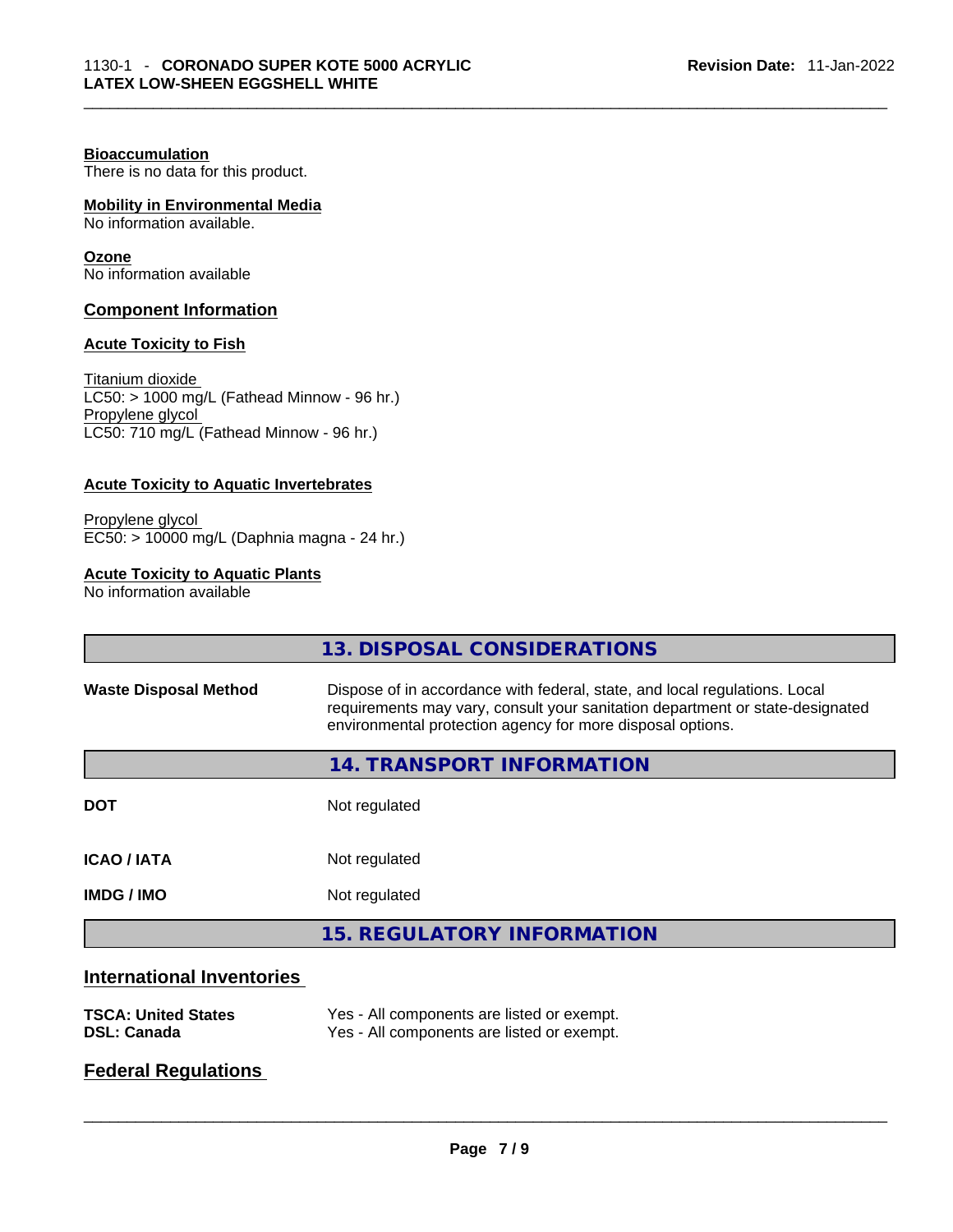#### **SARA 311/312 hazardous categorization**

| Acute health hazard               | No  |  |
|-----------------------------------|-----|--|
| Chronic Health Hazard             | No. |  |
| Fire hazard                       | Nο  |  |
| Sudden release of pressure hazard | No. |  |
| Reactive Hazard                   | Nο  |  |

#### **SARA 313**

Section 313 of Title III of the Superfund Amendments and Reauthorization Act of 1986 (SARA). This product contains a chemical or chemicals which are subject to the reporting requirements of the Act and Title 40 of the Code of Federal Regulations, Part 372:

*None*

#### **Clean Air Act,Section 112 Hazardous Air Pollutants (HAPs) (see 40 CFR 61)**

This product contains the following HAPs:

*None*

#### **US State Regulations**

#### **California Proposition 65**

**WARNING:** This product can expose you to chemicals including Titanium dioxide, which are known to the State of California to cause cancer, and Toluene which are known to the State of California to cause birth defects or other reproductive harm. For more information go to www.P65Warnings.ca.gov

#### **State Right-to-Know**

| <b>Chemical</b><br>name           | <b>Massachusetts</b> | New<br>. Jersev | Pennsylvania |
|-----------------------------------|----------------------|-----------------|--------------|
| $- \cdot$ .<br>itanium<br>dioxide |                      |                 |              |
| <br>Kaolir                        |                      |                 |              |

**Legend**

X - Listed

#### **16. OTHER INFORMATION**

| HMIS -                                                                                                                          | Health: 1 | <b>Flammability: 0</b> | <b>Reactivity: 0</b> | $PPE: -$ |
|---------------------------------------------------------------------------------------------------------------------------------|-----------|------------------------|----------------------|----------|
| <b>HMIS Legend</b><br>0 - Minimal Hazard<br>1 - Slight Hazard<br>2 - Moderate Hazard<br>3 - Serious Hazard<br>4 - Severe Hazard |           |                        |                      |          |